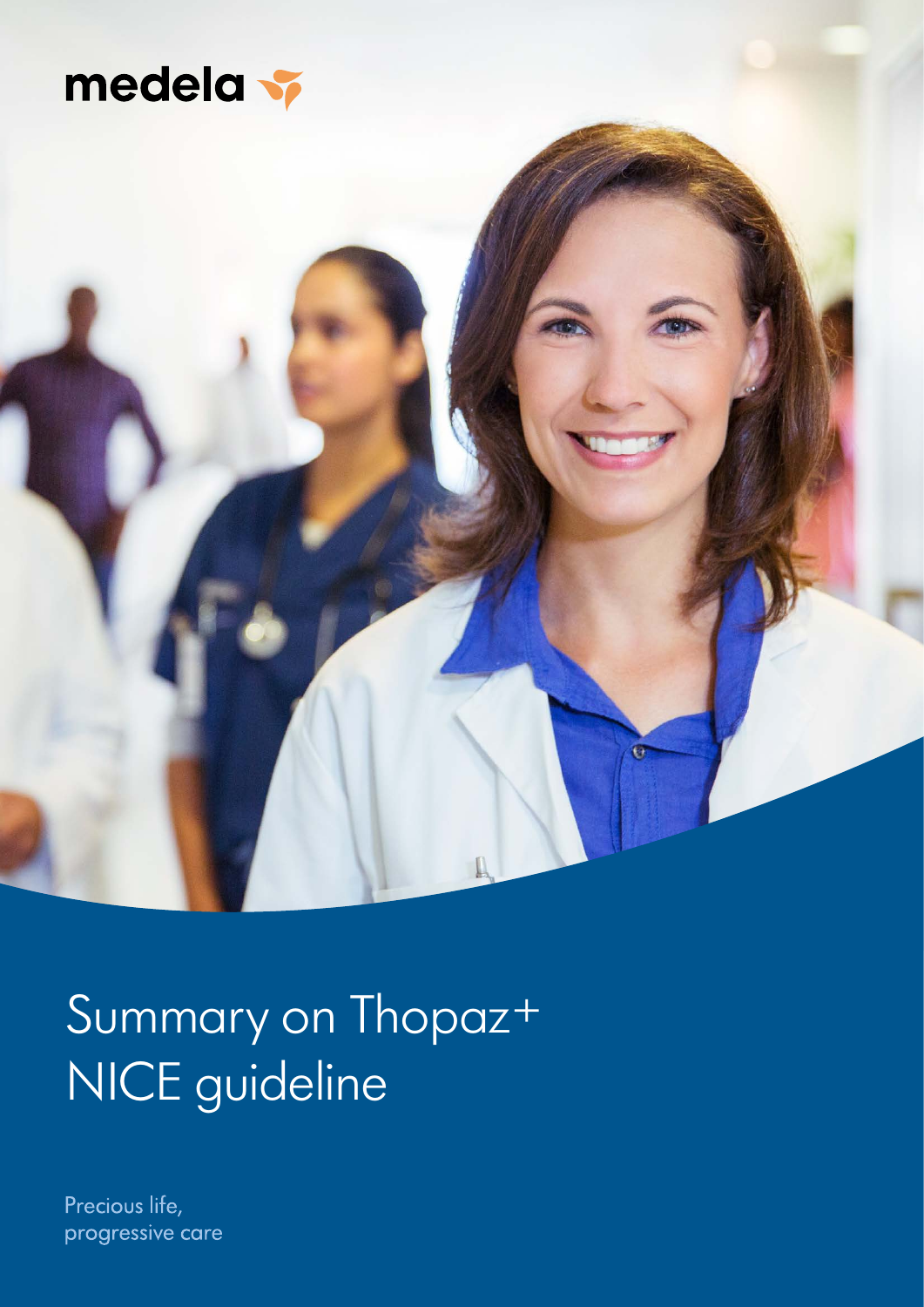## Summary

The National Institute for Health and Care Excellence (NICE) recommends adopting Thopaz+ for chest drainage management. The use of Thopaz+ shows significant clinical benefits and leads to cost savings in pulmonary resection and pneumothorax patients. Additional benefits of adopting Thopaz+ are the standardisation of chest drainage treatment and the improvement of patient safety and satisfaction.

## **Introduction**

### **National Institute for Health and Care Excellence (NICE)**

The National Institute for Health and Care Excellence (NICE) is an independent organization that supports healthcare professionals by providing guidance and advice to ensure safe, effective health and social care. The NICE recommendations are based on evidence from studies, clinical experts and local authorities from the public and private sectors. All medical treatments or devices covered by a NICE guidance are subjected to rigorous, objective and independent assessments evaluating clinical effectiveness, cost saving potential and impact on current healthcare system.

## **Chest drains**

Drainage of air and fluid from the pleural space, or chest drainage, allows the lung to reinflate. Patients can undergo chest drainage, for example, after pulmonary resection or because of pneumothorax. Current standard care uses a wall suction drainage system equipped with collection bottles and an underwater seal to prevent backflow. This assessment of air leakage and fluid loss is subjective and requires monitoring by healthcare professionals. No previous NICE guideline has specifically covered chest drainage management before.

### **Thopaz+**

Thopaz+ is a portable digital chest drainage system from Medela AG, Baar, Switzerland. The device delivers regulated individualized suction and continuously monitors and records air leakage and fluid loss. Thopaz+ is equipped with a suction pump, a digital display, a rechargeable battery, standard chest tube adaptors and disposable collection canisters.

Download the Thopaz+ Simulator App on the **iTunes App-Store** or for **Android** on CNET.

## Clinical evidence

Of 13 externally assessed randomised controlled trial studies and comparative studies (total number of patients n=1632), eleven analysed the use of Thopaz+ after pulmonary resection and two included patients with pneumothorax. Drainage times and hospital stays are significantly shorter when using Thopaz<sup>+</sup> compared with the standard wall suction chest drainage system; whereas no statistically significant differences in chest drain reinsertion rates were found. No quantitative, comparative data relating to staff time were found.

Based on committee decision and economic model verification, the cost saving potential for adopting Thopaz+ for chest drainage management is as high as £111 per pulmonary resection patient, per hospital stay. The main cost saving driver is the reduction in hospital stay length.

## Recommendations

The NICE guideline for managing chest drains with Thopaz+ is supported by evidence from published studies and clinical experts. The recommendations for the use of, and benefits associated with adopting, Thopaz+ for chest drainage are summarised below.

- **Thopaz+ leads to clinical improvements** in patients needing chest drainage after pulmonary resection or because of pneumothorax.
- **Thopaz+ significantly reduces drainage time and hospital stay length.** Other benefits include improved decision making, patient safety and satisfaction, as well as staff confidence, compared with conventional wall suction chest drainage systems.
- **Thopaz+ saves up to £111 per pulmonary resection patient per hospital stay and up to £550 per pneumothorax patient** compared with conventional chest drainage. Thopaz+ use for chest drainage management is expected to reduce costs by £8.5 million per year in England.

*Disclaimer – Cost effectiveness is based on the local business offer in England, but is applicable also to Scotland and Ireland. The case for adopting Thopaz+ for managing chest drains is supported by the evidence of randomised controlled trials (n=826) and a total number of patients n=1632 enrolled in Europe, Asia and the USA.*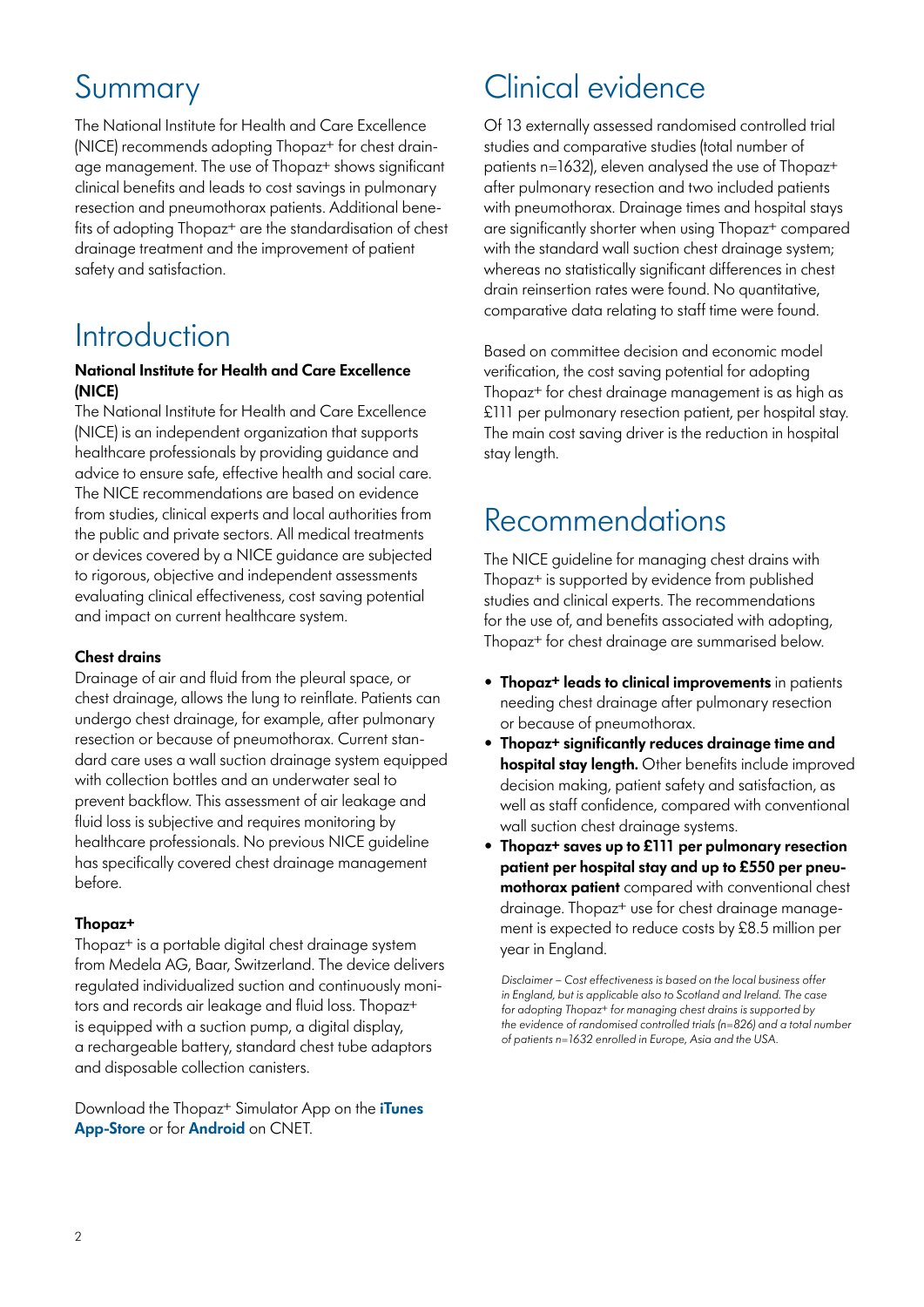## Committee discussion

The NICE medical technologies advisory committee identified additional benefits and considerations for adopting Thopaz+ for chest drainage management.

## **Clinical effectiveness**

## **Thopaz+…**

- **… affords clear advantages over conventional wall suction chest drainage systems.** The management of chest drainage with Thopaz<sup>+</sup> leads to shorter drainage time and shorter hospital stays for pulmonary resection patients.
- **… improves decision making.** Digital chest drain management allows continuous and objective measurement of air leakage and fluid loss, leading to reliable and efficient clinical decisions.
- **… increases patient satisfaction.** Thopaz+ is portable, allowing for patient mobility, and the device is easy to use.
- **… could be used in other patient groups needing chest drains.** Evidence indicates that the clinical benefits of using Thopaz+ to treat pneumothorax are comparable to those of pulmonary resection patients. A broader range of patients needing chest drainage, e.g. after cardiac surgery or trauma, might also benefit from Thopaz+ use.

## **System impact considerations**

Other than clinical benefits, adopting Thopaz+ for chest drain management can have wide reaching impacts on the current healthcare system.

- **Standardisation of chest drainage management.**  Thopaz+ continuously and objectively measures air leakage and fluid loss, facilitating the assessment of patients' progress as well as the standardisation of chest drainage management across different wards.
- **Easy to use.** Thopaz<sup>+</sup> is easier to use than the conventional drainage system, improving staff confidence and releasing nurse time.

**• Improvement of patient safety.** Thopaz<sup>+</sup> has in built alarms warning hospital staff of potential problems, e.g. blocked tubings, leakage or high fluid loss.

## **Cost savings**

The cost savings associated with adopting Thopaz+ for chest drain are as high as **£111 per pulmonary resection patient, per hospital stay.** However, the estimated cost saving is likely conservative because staff time saving was not considered in the cost model. Therefore, additional cost savings are expected from adopting Thopaz+ for chest drainage management. All factors contributing to cost savings, as identified

21-March-2018

by the committee, are described below.

- **Reduction in hospital stay length.** Thopaz+ reduces the hospital stay length of pulmonary resection patients by up to 1.5 days (average 0.4 days) compared with conventional wall suction chest drainage. Early chest drain removal and patient discharge is facilitated by the continuous monitoring of air leakage and fluid loss.
- **Staff time saving.** The increase in patient safety and mobility releases nurse time, e.g. escorting of patients by non clinical staff during X-ray department visits. Additional staff time saving can be expected from improved decision making and reduced complication rates.
- "The case for adopting Thopaz<sup>+</sup> for managing chest drains is supported by the evidence. Thopaz+ can reduce drainage time and length of stay in hospital, and improves safety for people with chest drains. Its use may also improve clinical decision-making through continuous, objective monitoring of air leaks and fluid loss." Allows for **COST SAVINGS** of up to £ 550 per patient **SHORTENS**  hospital stay due to shorter chest tube duration Improves **SAFETY** for patients with chest drains **NICE recommends**  Thopaz<sup>+</sup> portable digital chest drainage device
	- **High device utilisation.** Healthcare professionals quickly adopt Thopaz+ as the standard for managing chest drains and the device is used to almost 100% capacity in wards.
	- **Purchase of Thopaz+ is more cost-effective than rental.**
	- **Cost savings are likely in other patient populations.**  Reduced drainage times and hospital stay lengths associated with the use of Thopaz+ in pneumothorax patients are likely to result in cost savings (i.e. £550 per patient).